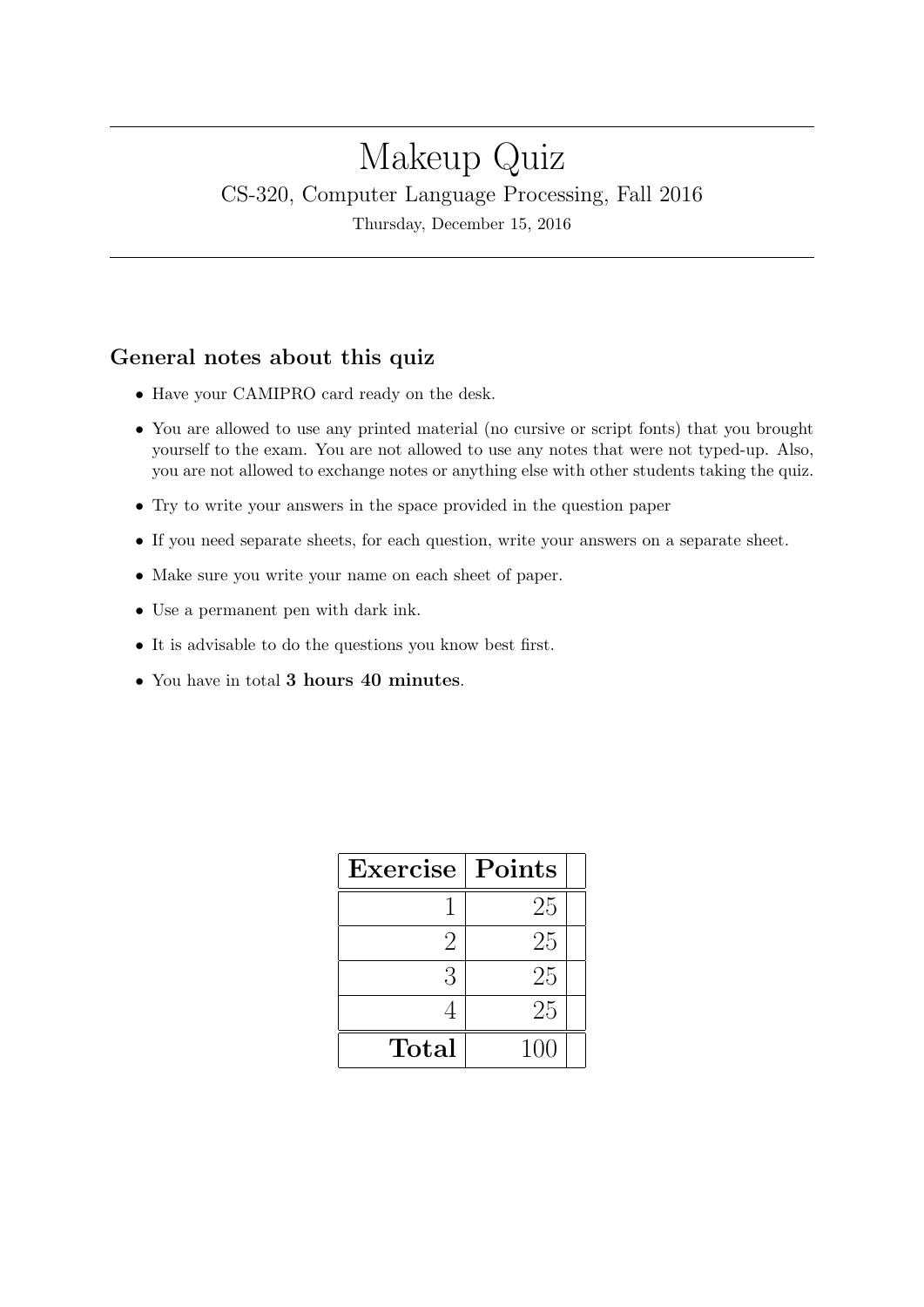#### Problem 1: Automata and Lexical Analysis (25 points)

Say we are given a set of token classes  $tok_1, tok_2, \cdots, tok_n$  which are defined by regular expressions:  $r_1, r_2, \dots, r_n$ . A triple  $\langle tok_i, tok_j, tok_k \rangle$  means that a string belonging to the token class tok<sub>i</sub> can be *concatenated* to a string belonging to the token class tok<sub>j</sub> to form a string belonging to the token class  $tok_k$ . For example, consider the following set of tokens

- $EQ:$   $=$
- $\bullet$  IMP:  $\Rightarrow$
- $\bullet$  GT:  $>$
- ID:  $(a|b)(a|b|0|1)^*$
- DIG:  $(0|1)^*$

For these tokens, the list of such triples we would like to compute are  $\langle EQ, GT,IMP \rangle, \langle ID, ID, ID \rangle,$  $\langle DIG, DIG, DIG \rangle$  and  $\langle ID, DIG,ID \rangle$ .

a) [25 pts] Provide an algorithm for computing all the triples as described above for any arbitrary set of token classes. You are allowed to use any reductions or algorithms or properties explained in the lectures as subroutines in you algorithm. Remember that the inputs to you algorithm are the token classes  $tok_1, tok_2, \dots, tok_n$  and their defining regular expressions  $r_1, r_2, \cdots, r_n$ .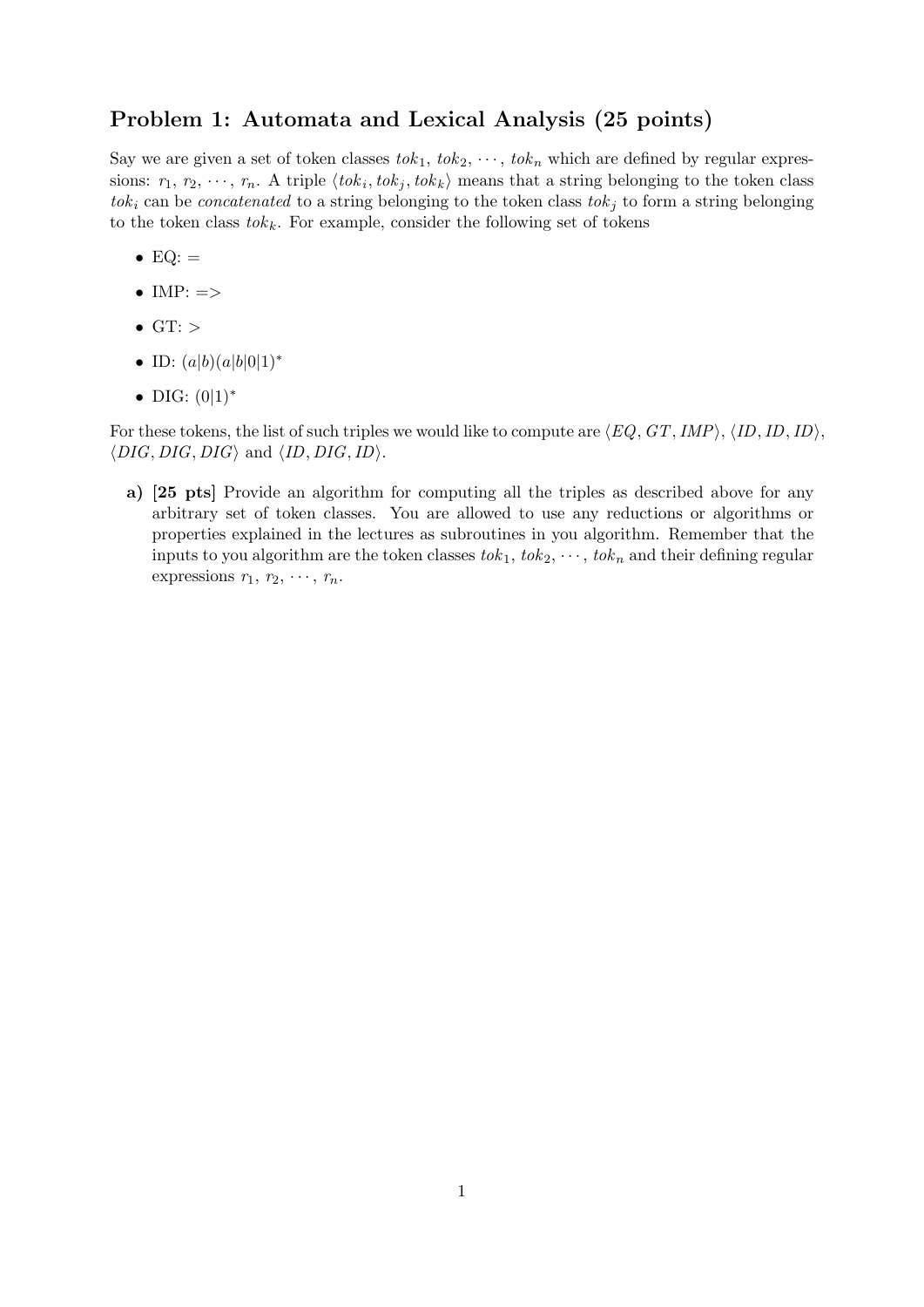# Problem 2: Parsing and Grammars (25 points)

Consider the grammar for postfix expressions, where  $\{a,b,c,+,*,-\}$  are terminals.

$$
E ::= E E + | E E * | E E - | ID
$$
  

$$
ID ::= ID c | ID b | a
$$

a) [5 pts] Show all parse trees for the string:  $abcaa + *$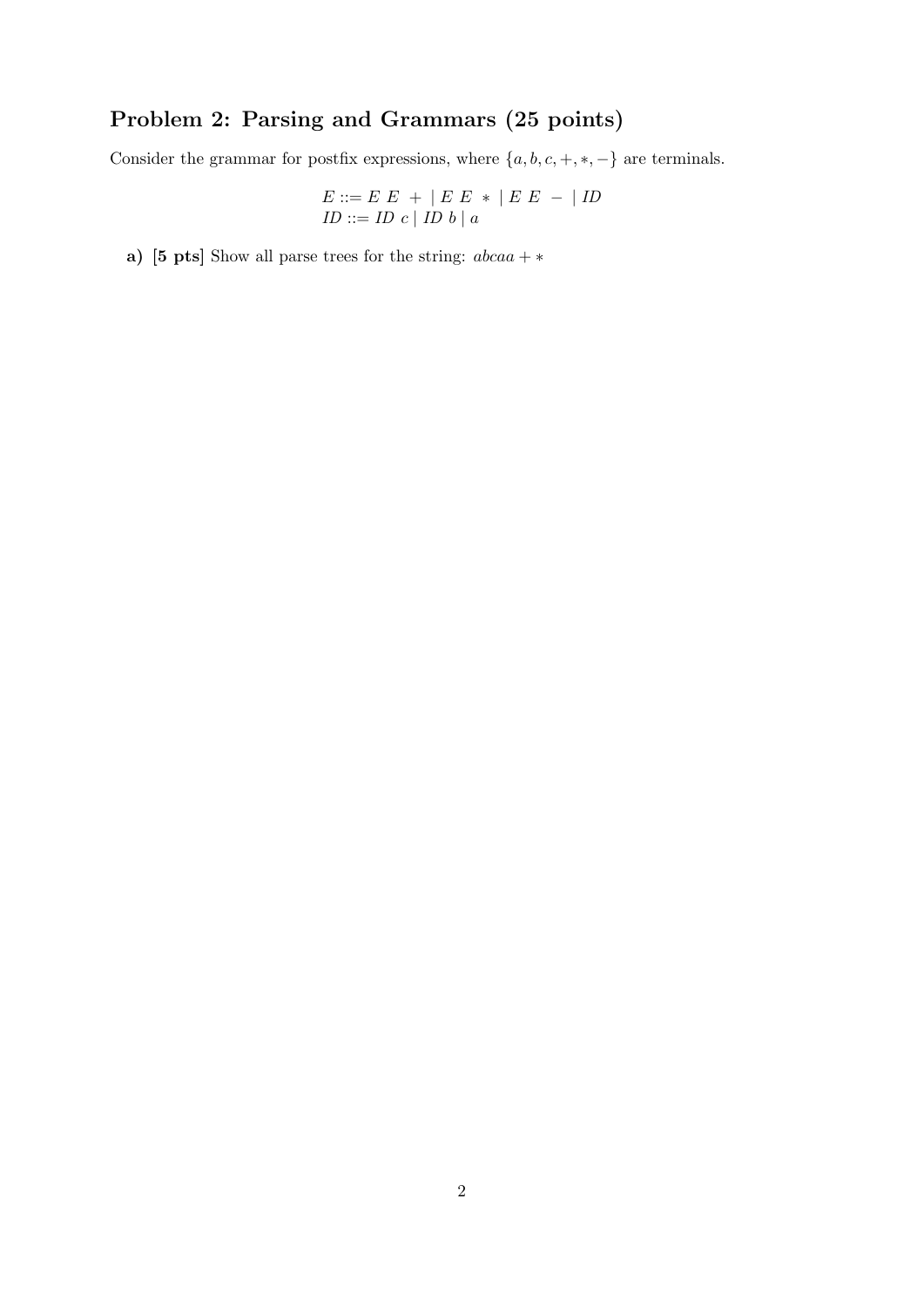Let  $L(G)$  denote the set of strings that are parsable by the above grammar. Let  $S_n$  denote the set of strings of length n belonging to the grammar. That is,  $S_n = \{w \mid w \in L(G) \wedge |w| = n\}.$ Let  $P_n$  be the set of parse trees of strings belonging to the set  $S_n$ . That is,  $P_n = \{t \mid w \in$  $S_n \wedge t$  is a parse tree of w.

b) [5 pts] Can the set  $P_n$  have more than  $6^n$  elements? Justify your answer.

c)  $[5 \text{ pts}]$  Is this grammar  $LL(1)$ ? If not, provide one reason.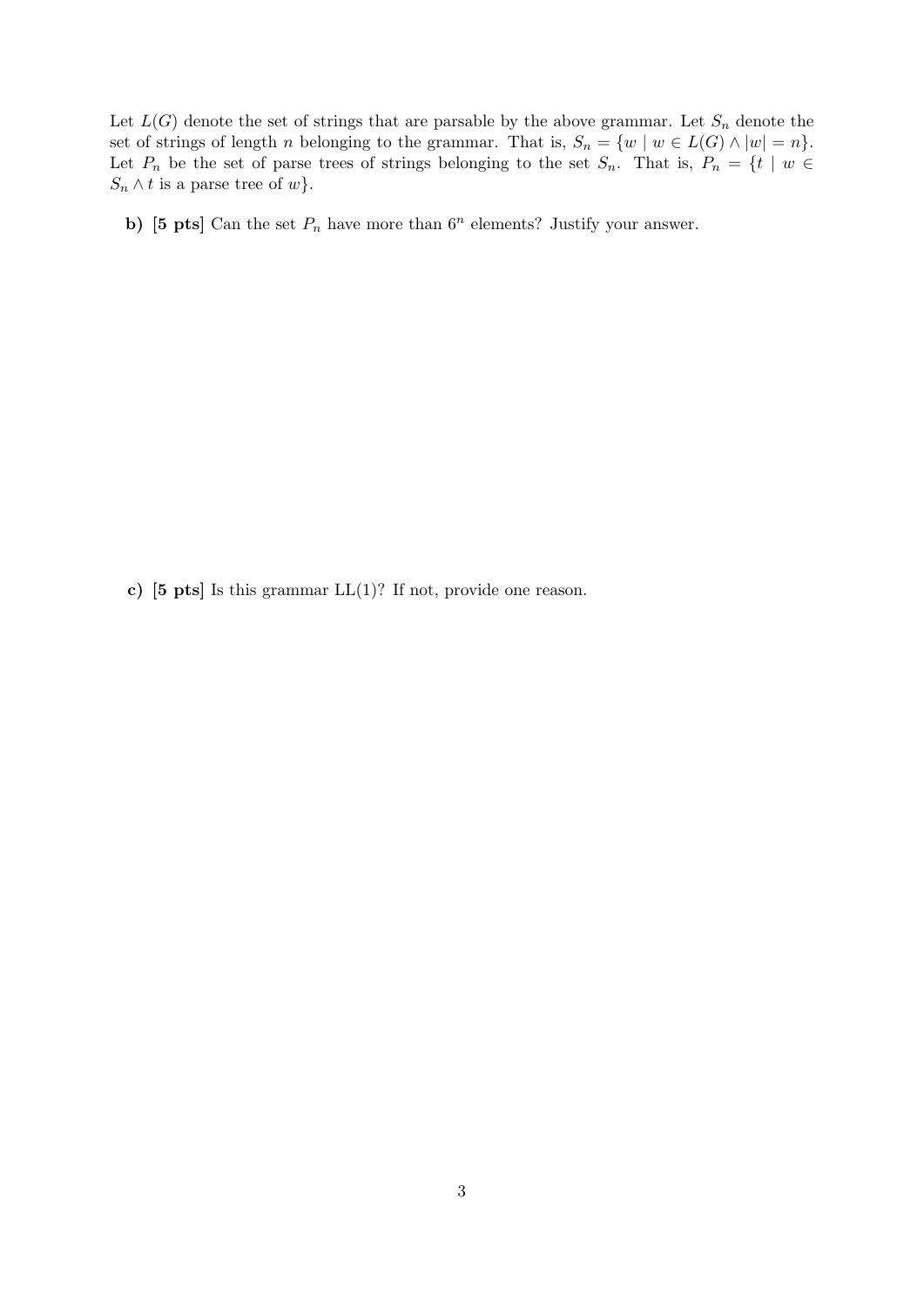d) [10 pts] We know we can use the CYK parsing algorithm to check whether a string belongs to the above grammar. However, we also know that the CYK algorithm runs in  $O(n^3)$ time for this grammar. Can you provide a linear time parsing algorithm for this grammar? That is, given a string w we need to check within  $O(|w|)$  time if  $w \in L(G)$ . You are allowed to use any algorithm we described in the lectures as a subroutine if necessary.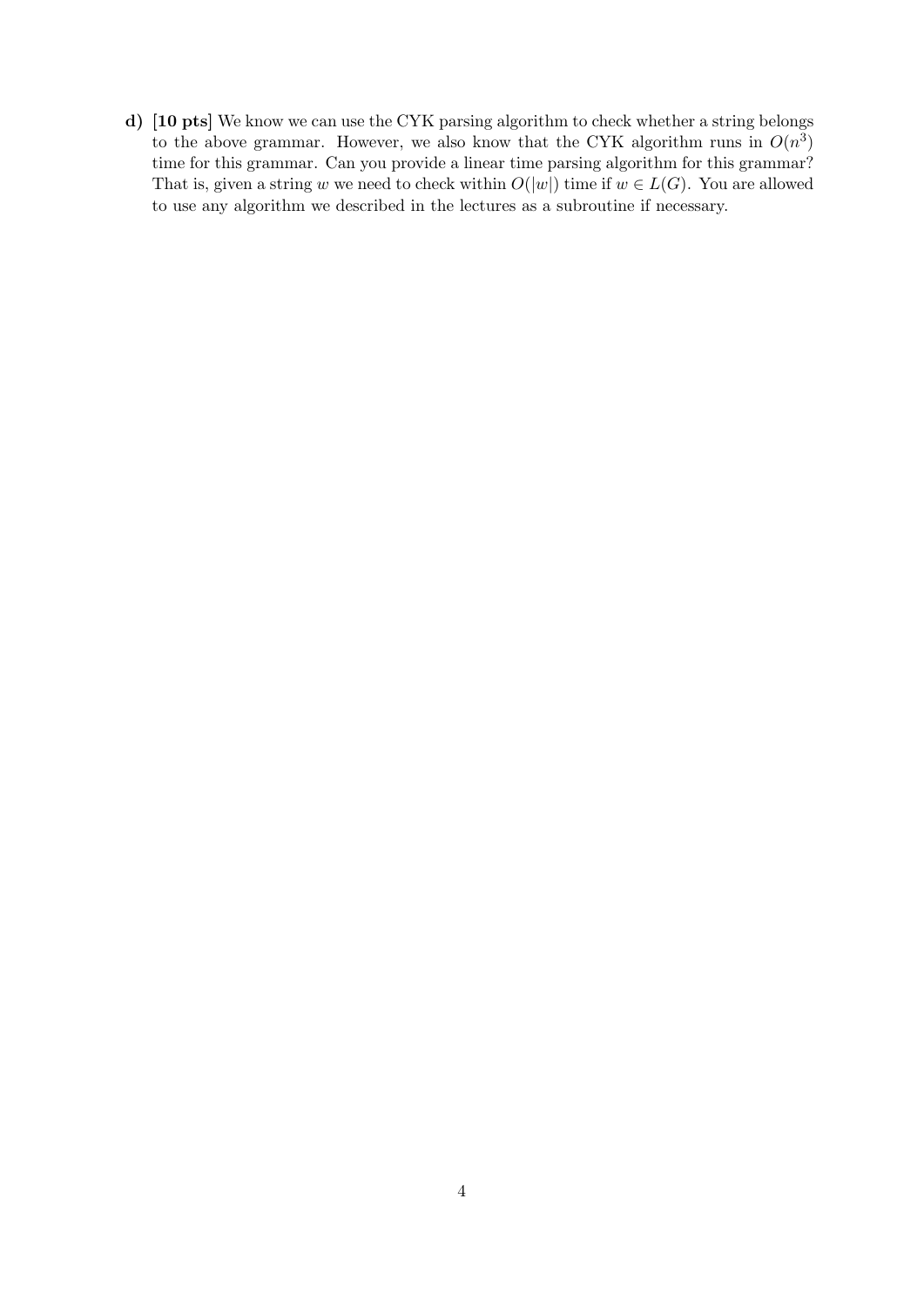### Problem 3: Union Types (25 points)

Consider a simple language with arithmetic operations +,/, if-else expression, assignment and block statements, that has the following types: Pos, Neg, Int and Bool. Consider a type system for the language with the following type rules: (Assume there can be no overflows.)

$$
\frac{(x,T) \in \Gamma}{\Gamma \vdash x : T} \qquad \frac{k > 0}{\vdash k : Pos} \qquad \frac{k < 0}{\vdash k : Neg}
$$
\n
$$
\frac{k \in \{true, false\}}{\vdash k : Bool} \qquad \frac{\Gamma \vdash e : T_1 \qquad T_1 < : T_2}{\Gamma \vdash e : T_2} \qquad Pos < : Int \quad Neg < : Int
$$
\n
$$
\frac{\Gamma \vdash x : Pos}{\Gamma \vdash x + y : Pos} \qquad \frac{\Gamma \vdash x : Neg \qquad \Gamma \vdash y : Neg}{\Gamma \vdash x + y : Neg} \qquad \frac{\Gamma \vdash x : Int \qquad \Gamma \vdash y : Int}{\Gamma \vdash x + y : Int} \qquad \frac{\Gamma \vdash x : Int \qquad \Gamma \vdash y : P \vdash x}{\Gamma \vdash x / y : Int} \qquad \frac{\Gamma \vdash x : Int \qquad \Gamma \vdash y : Neg}{\Gamma \vdash x / y : Int} \qquad \frac{\Gamma \vdash x : Int \qquad \Gamma \vdash y : Neg}{\Gamma \vdash x / y : Int} \qquad \frac{\Gamma \vdash x : Int \qquad \Gamma \vdash y : Neg}{\Gamma \vdash x = e : Unit} \qquad \frac{\Gamma \vdash x : Int \qquad \Gamma \vdash y : P \vdash x}{\Gamma \vdash x = e : Unit} \qquad \frac{\Gamma \vdash x : T}{\Gamma \vdash \{s_1; \cdots; s_n\} : Unit} \qquad \frac{\Gamma \vdash c : Boolean \quad \Gamma \vdash e_1 : T \qquad \Gamma \vdash e_2 : T}{\Gamma \vdash \Gamma \vdash (c) e_1 \text{ else } e_2 : T} \qquad \frac{\Gamma \vdash c : T \qquad \Gamma \vdash e_2 : T}{\Gamma \vdash (c) e_1 \text{ else } e_2 : T} \qquad \frac{\Gamma \vdash c : T \qquad \Gamma \vdash e_2 : T}{\Gamma \vdash x \text{ else } e_2 : T}
$$

Consider the code snippet shown in Figure 1.  $\Gamma_0$  is the initial type environment before the beginning of the code snippet.

 $\Gamma_0 = \{(x, Pos), (y, Neg), (b1, Bool), (b2, Bool)\}$ { var z : Int  $z =$  if (b1)  $\times$  else y;  $x = x + 1;$  $y = y + (-1);$  $x = x / (if (b2) y else z);$ }

Figure 1: A code snippet that does not type check

a) [5 pts] Will the code snippet shown in Figure 1 type check as per the given type rules? If not show the first statement that will not type check.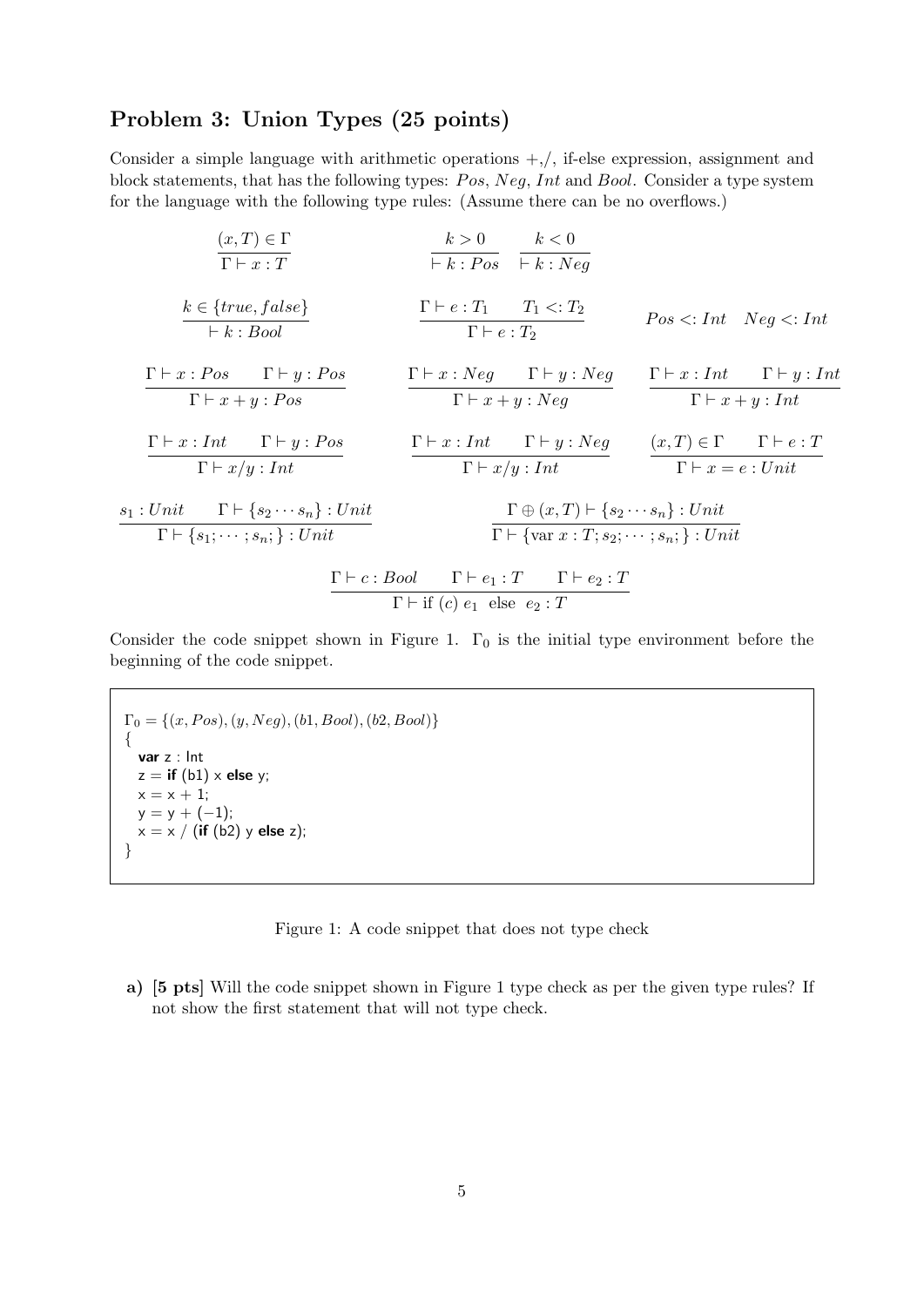Consider an extension to the type system that can type expressions with unions of two or more types belonging to the language e.g. like (Neg  $\cup Pos$ ), ((Pos  $\cup Neg$ )  $\cup Bool$ ). A variable or expression that has a union type can take values that belong to any of the types in the union. For example, if x has type ( $Neg\cup Pos$ ) it implies that at runtime x can take negative or positive values but cannot be zero. More generally, if  $x : (A \cup B)$ , the runtime value of x should belong to type A or type B (or both). Consider the following extension to the above type system that allows union types.

$$
\frac{\Gamma \vdash e : A}{\Gamma \vdash e : (A \cup B)} \qquad \frac{\Gamma \vdash e : B}{\Gamma \vdash e : (A \cup B)}
$$

Several axioms that hold for union of two sets also holds for union of two types. In particular, the following axioms can be used to simplify (or normalize) the union types that arise during type checking.

$$
(A \cup B) = (B \cup A)
$$
  
\n
$$
(A \cup (B \cup C)) = ((A \cup B) \cup C)
$$
  
\n
$$
(A \cup A) = A
$$
  
\nCommutativity  
\nAsociativity  
\nIdempotence

b) [5 pts] Complete the following subtyping rule

$$
\frac{?}{\Gamma \vdash (A \cup B) < : T}
$$

c) [5 pts] Define a type rule for if-else expression that uses union types. Make sure that your type rule enables you to type check the code snippet shown in Figure 1. You can change the declared type of the local variable z.

$$
\frac{\Gamma \vdash c : ? \qquad \Gamma \vdash e_1 : ? \qquad \Gamma \vdash e_2 : ?}{\Gamma \vdash \text{if } (c) \ e_1 \text{ else } e_2 : ?}
$$

d) [3 pts] Define a more permissive type rule for the division expression using union types. As before, make sure that your type rule enables you to type check the code snippet shown in Figure 1.

$$
\frac{\Gamma \vdash x : Int \qquad \Gamma \vdash y : ?}{\Gamma \vdash x/y : ?}
$$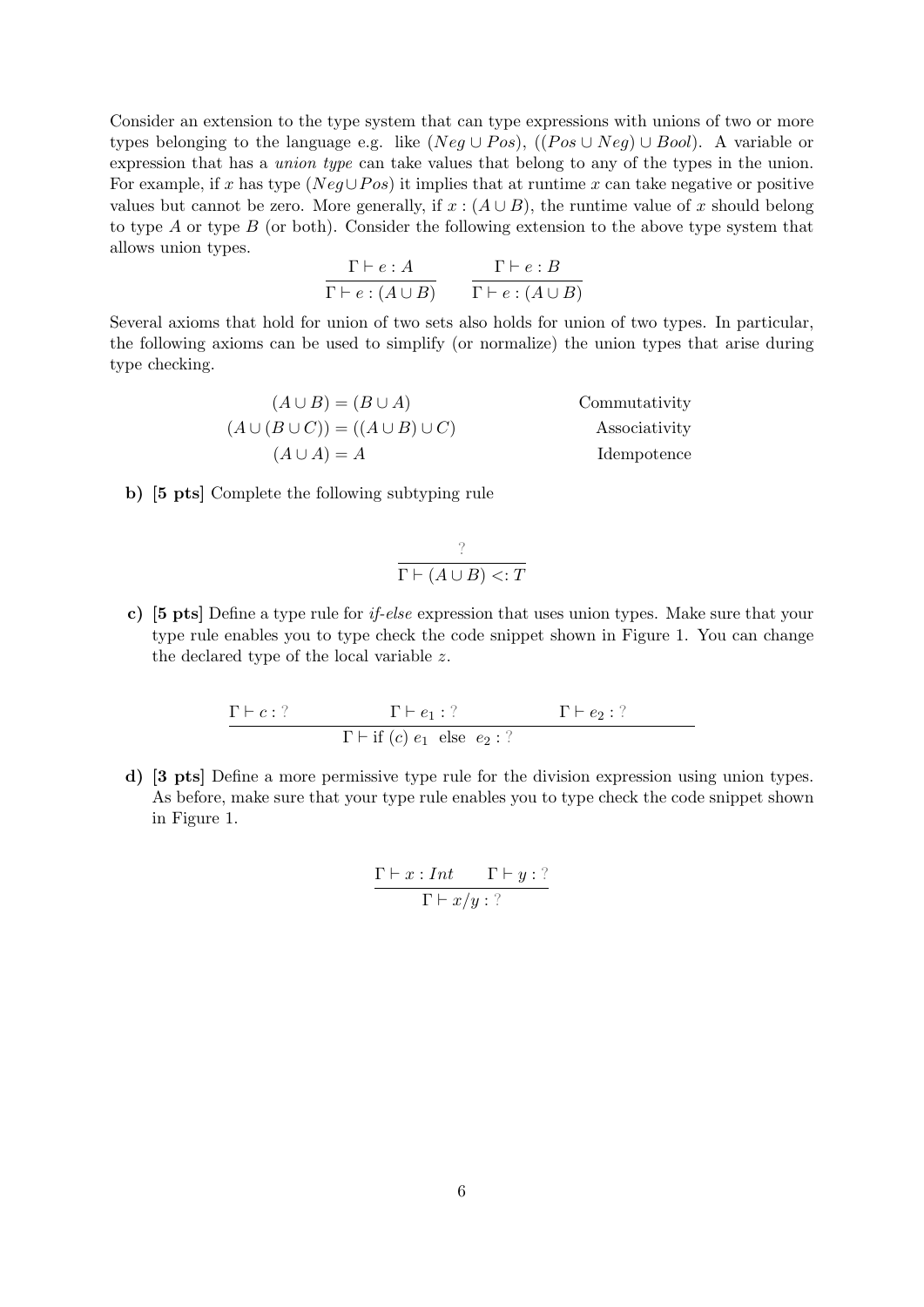e) [7 pts] Show the type derivation for the statement " $x = x / (if (b2) y else z)$ " of Figure 1 as per your type rules. You may choose an appropriate type for the variables  $x, y$  and  $z$ that is consistent with the code snippet and the type rules you came up with. Use the axioms, such as associativity and commutativity, wherever needed to simplify the union types. You need not explicitly show the application of the axioms.